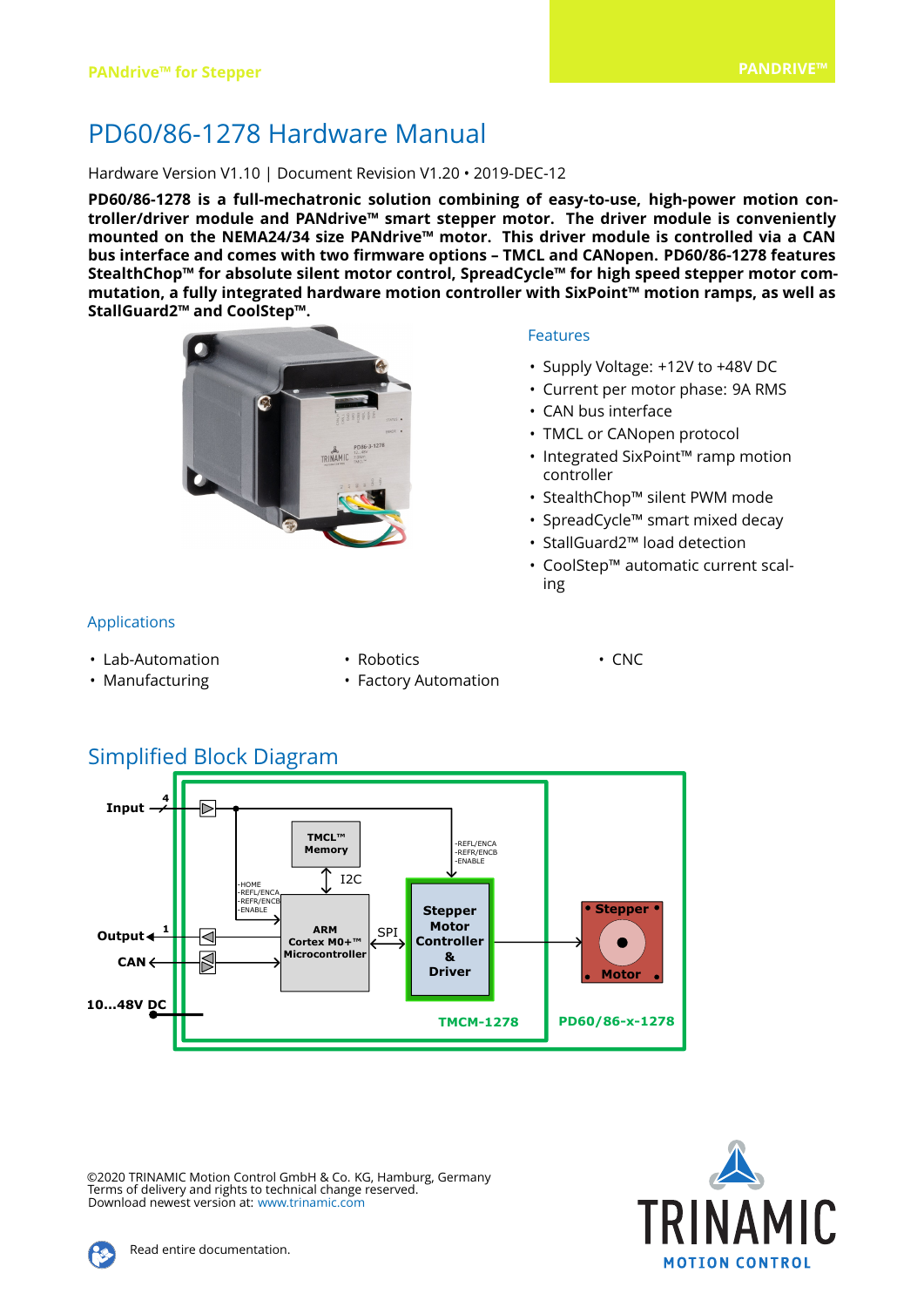# **Contents**

| 1                       | <b>Features</b><br>1.1<br>1.2<br>1.2.3 StallGuard2™                                                                                   | 3<br>$\overline{3}$<br>$\overline{4}$<br>$\overline{4}$<br>$\overline{4}$<br>$\overline{4}$<br>5<br>5 |
|-------------------------|---------------------------------------------------------------------------------------------------------------------------------------|-------------------------------------------------------------------------------------------------------|
| $\mathbf{2}$            | <b>Order Codes</b>                                                                                                                    | 7                                                                                                     |
| $\overline{\mathbf{3}}$ | <b>Mechanical and Electrical Interfacing</b><br>3.1<br>3.2<br>3.3<br>3.4                                                              | 8<br>8<br>9                                                                                           |
| 4                       | <b>Connectors and LEDs</b><br>4.1<br>4.2<br>4.3<br>4.4<br>4.5                                                                         | 11                                                                                                    |
| 5                       | <b>Functional Description</b><br>5.1<br>5.2                                                                                           | 15                                                                                                    |
| 6                       | <b>Operational Ratings and Characteristics</b><br>6.1<br>6.2<br>6.3<br>6.4<br>6.5                                                     | 16                                                                                                    |
| 7                       | <b>Abbreviations used in this Manual</b>                                                                                              | 17                                                                                                    |
| 8                       | <b>Figures Index</b>                                                                                                                  | 18                                                                                                    |
| 9                       | <b>Tables Index</b>                                                                                                                   | 19                                                                                                    |
|                         | <b>10 Supplemental Directives</b><br>10.2 Copyright                                                                                   | 20                                                                                                    |
|                         | <b>11 Revision History</b><br>11.2 Document Revision (also contained also contained also contained also contained also contained a 22 | 22                                                                                                    |



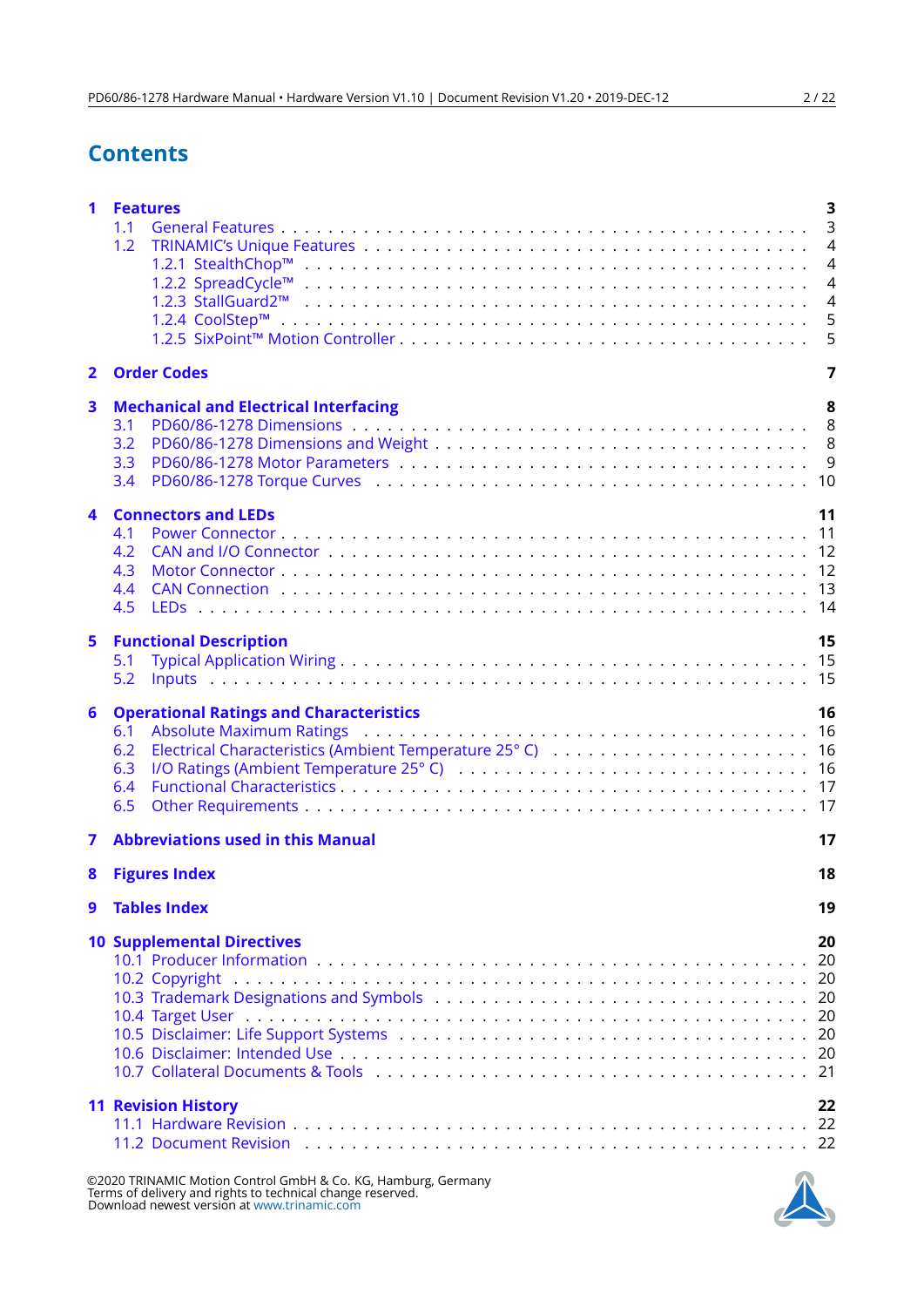## <span id="page-2-0"></span>**1 Features**

The PANdrives™ PD60/86-1278 are full mechatronic solutions with state of the art feature set. It is highly integrated and offers convenient handling via CAN interface. The PD60/86-1278 includes a stepper motor, driver electronics, and a fully featured hardware motion controller. It can be used in many decentralized applications and has been designed for 3.0Nm resp. 7.0Nm maximum holding torque and 24V or 48V DC nominal supply voltage. With StealthChop™, the PD60/86-1278 offers absolutely silent and smooth motor operation for lower and medium velocities. With SpreadCycle™ the PD60/86-1278 offers a high performance current controlled chopper mode for highest velocities with perfect zero crossing performance. With StallGuard2™ a sensorless load detection feature is provided for automatic end step detection and load monitoring. StallGuard2™ is also used for the automatic current scaling feature CoolStep™. The PD60/86-1278 comes with a CAN bus interface, three digital inputs and one digital output.

## <span id="page-2-1"></span>**1.1 General Features**

#### **Main Characteristics**

- Supply Voltage +24VDC or +48VDC nominal (+12V to +48V DC).
- 9A RMS phase current (ca. 12.7A peak phase current).
- Highest micro step resolution, up to 256 micro steps per full step.
- Available with enclosure and mounted to NEMA24 / 60mm or NEMA34 / 86mm flange size motor.
- Permanent onboard parameter storage.
- Advanced SixPoint™ ramp hardware motion controller.
- Noiseless StealthChop™ chopper mode for slow to medium velocities.
- High performance SpreadCycle™ chopper mode.
- High-precision sensorless load measurement with StallGuard2™.
- Automatic current scaling algorithm CoolStep™ to save energy and to keep your drive cool.

#### **I/Os**

- Home and reference switch inputs, also usable as general purpose inputs and ABN encoder inputs.
- Enable input to power-on/-off driver H-bridges.
- One general purpose output.

#### **CAN Bus Interface**

- Standard CAN Bus Interface for control and configuration.
- CAN bit rate of 20...1000kBit/s.
- TMCL-based protocol with TMCL firmware option.
- CANopen protocol with DS402 device profile with CANopen firmware option.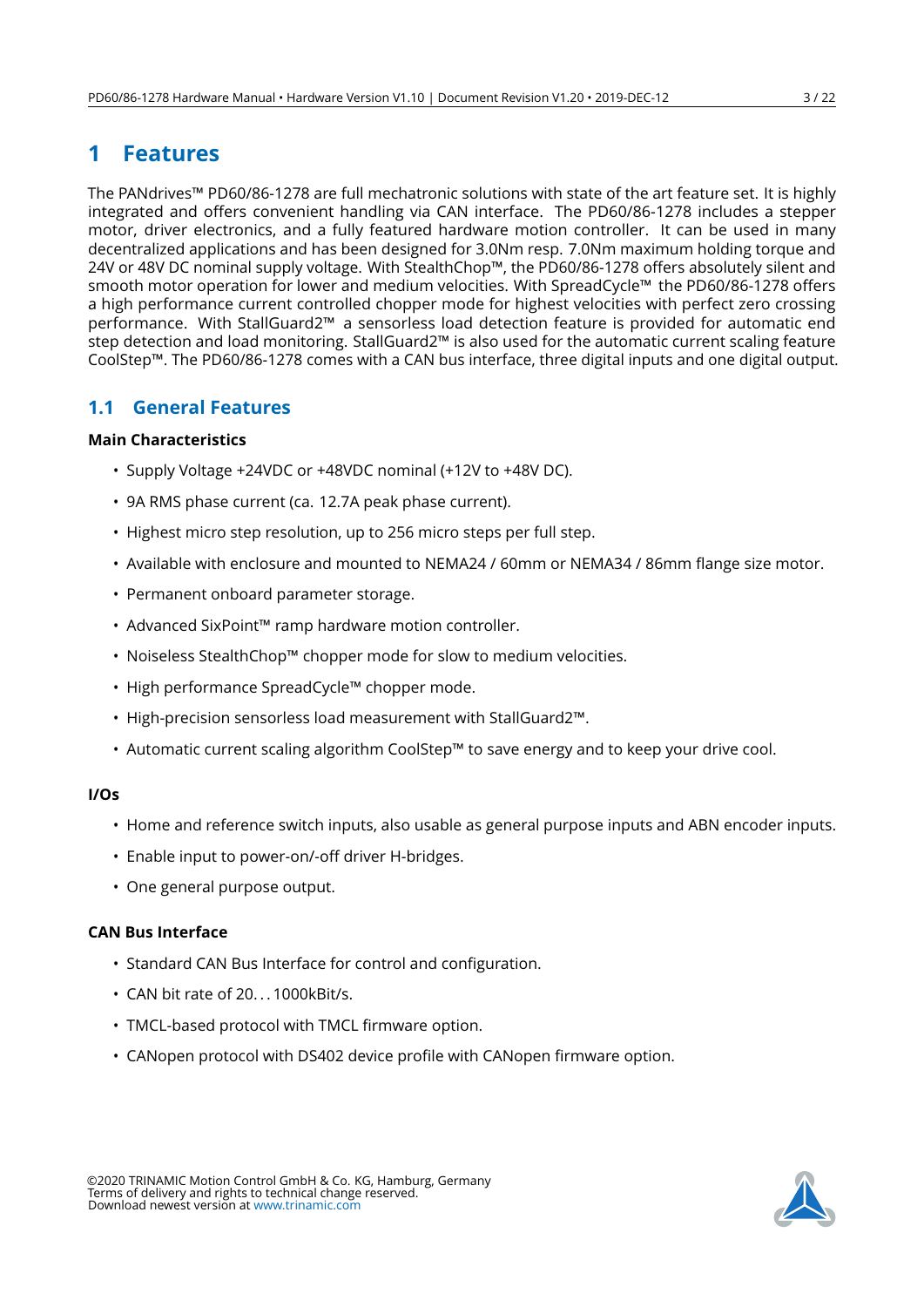## <span id="page-3-0"></span>**1.2 TRINAMIC's Unique Features**

#### <span id="page-3-1"></span>**1.2.1 StealthChop™**

<span id="page-3-4"></span>stealthChop is an extremely quiet mode of operation for low and medium velocities. It is based on a voltage mode PWM. During standstill and at low velocities, the motor is absolutely noiseless. Thus, stealthChop operated stepper motor applications are very suitable for indoor or home use. The motor operates absolutely free of vibration at low velocities. With stealthChop, the motor current is applied by driving a certain effective voltage into the coil, using a voltage mode PWM. There are no more configurations required except for the regulation of the PWM voltage to yield the motor target current.



*Figure 1: Motor coil sine wave current using stealthChop (measured with current probe)*

#### <span id="page-3-2"></span>**1.2.2 SpreadCycle™**

<span id="page-3-5"></span>The spreadCycle chopper is a high-precision, hysteresis-based, and simple to use chopper mode, which automatically determines the optimum length for the fast-decay phase. Several parameters are available to optimize the chopper to the application. spreadCycle offers optimal zero crossing performance compared to other current controlled chopper algorithms and thereby allows for highest smoothness. The true target current is powered into the motor coils.



*Figure 2: spreadCycle principle*

#### <span id="page-3-3"></span>**1.2.3 StallGuard2™**

stallGuard2 is a high-precision sensorless load measurement using the back EMF of the motor coils. It can be used for stall detection as well as other uses at loads below those which stall the motor. The

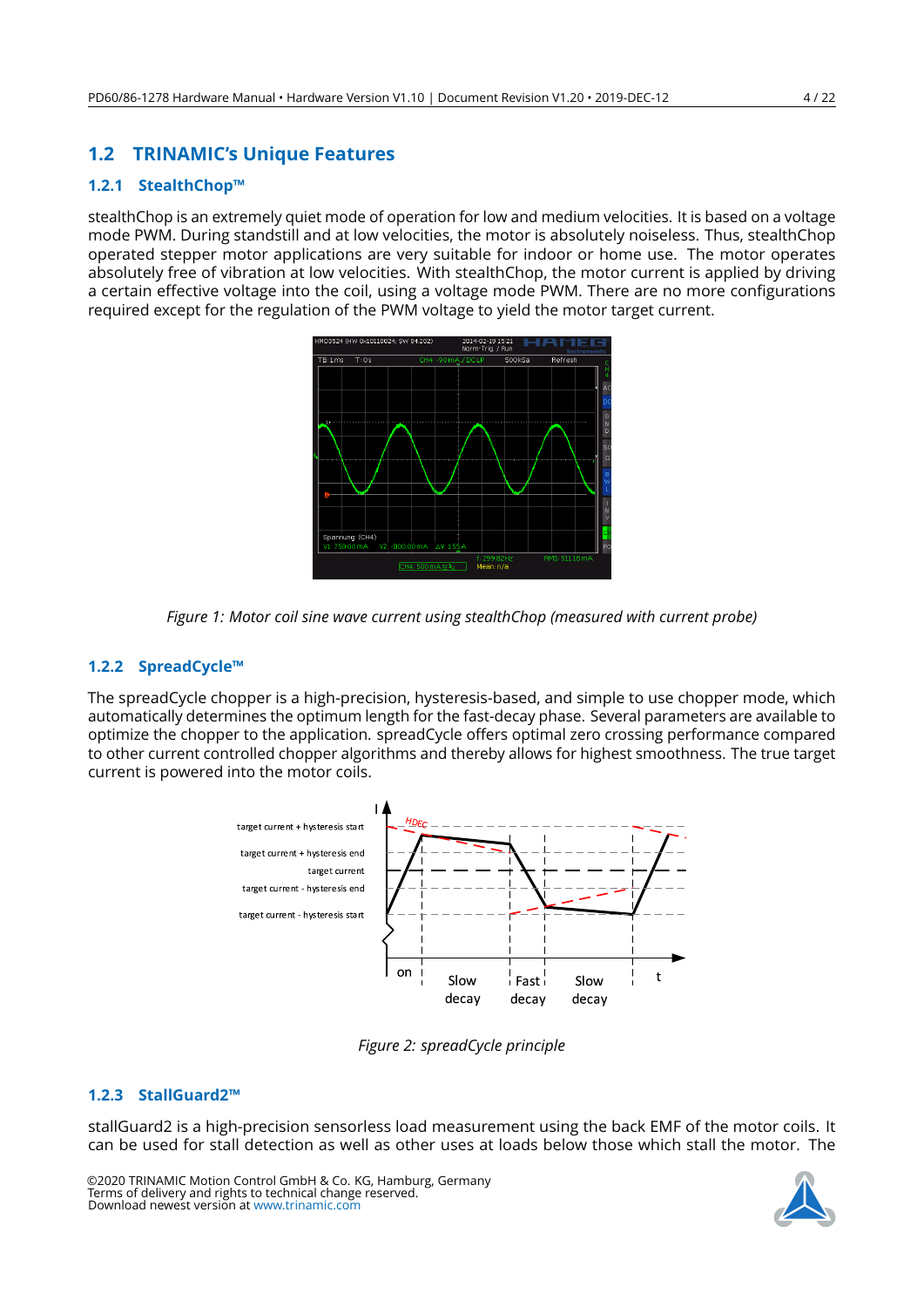stallGuard2 measurement value changes linearly over a wide range of load, velocity, and current settings. At maximum motor load, the value reaches zero or is near zero. This is the most energy-efficient point of operation for the motor.

<span id="page-4-2"></span>

*Figure 3: stallGuard2 Load Measurement as a Function of Load*

#### <span id="page-4-0"></span>**1.2.4 CoolStep™**

coolStep is a load-adaptive automatic current scaling based on the load measurement via stallGuard2. coolStep adapts the required current to the load. Energy consumption can be reduced by as much as 75%. coolStep allows substantial energy savings, especially for motors which see varying loads or operate at a high duty cycle. Because a stepper motor application needs to work with a torque reserve of 30% to 50%, even a constant-load application allows significant energy savings because coolStep automatically enables torque reserve when required. Reducing power consumption keeps the system cooler, increases motor life, and allows for cost reduction.

<span id="page-4-3"></span>

*Figure 4: Energy Efficiency Example with coolStep*

#### <span id="page-4-1"></span>**1.2.5 SixPoint™ Motion Controller**

TRINAMIC's sixPoint motion controller is a new type of ramp generator, which offers faster machine operation compared to the classical linear acceleration ramps. The sixPoint ramp generator allows adapting

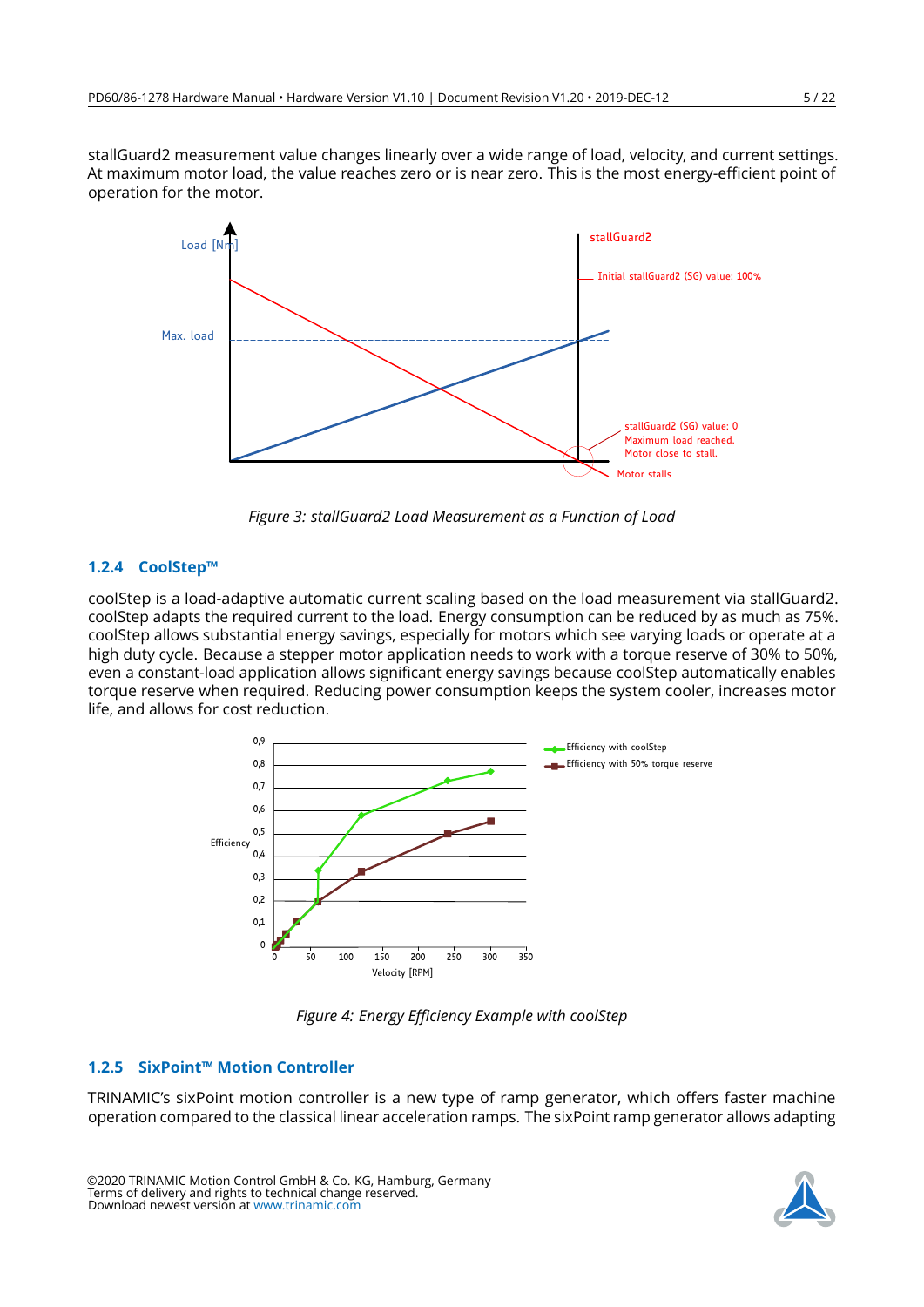<span id="page-5-0"></span>the acceleration ramps to the torque curves of a stepper motor and uses two different acceleration settings each for the acceleration phase and for the deceleration phase



*Figure 5: Typical motion profile with TRINAMIC's sixPoint motion controller*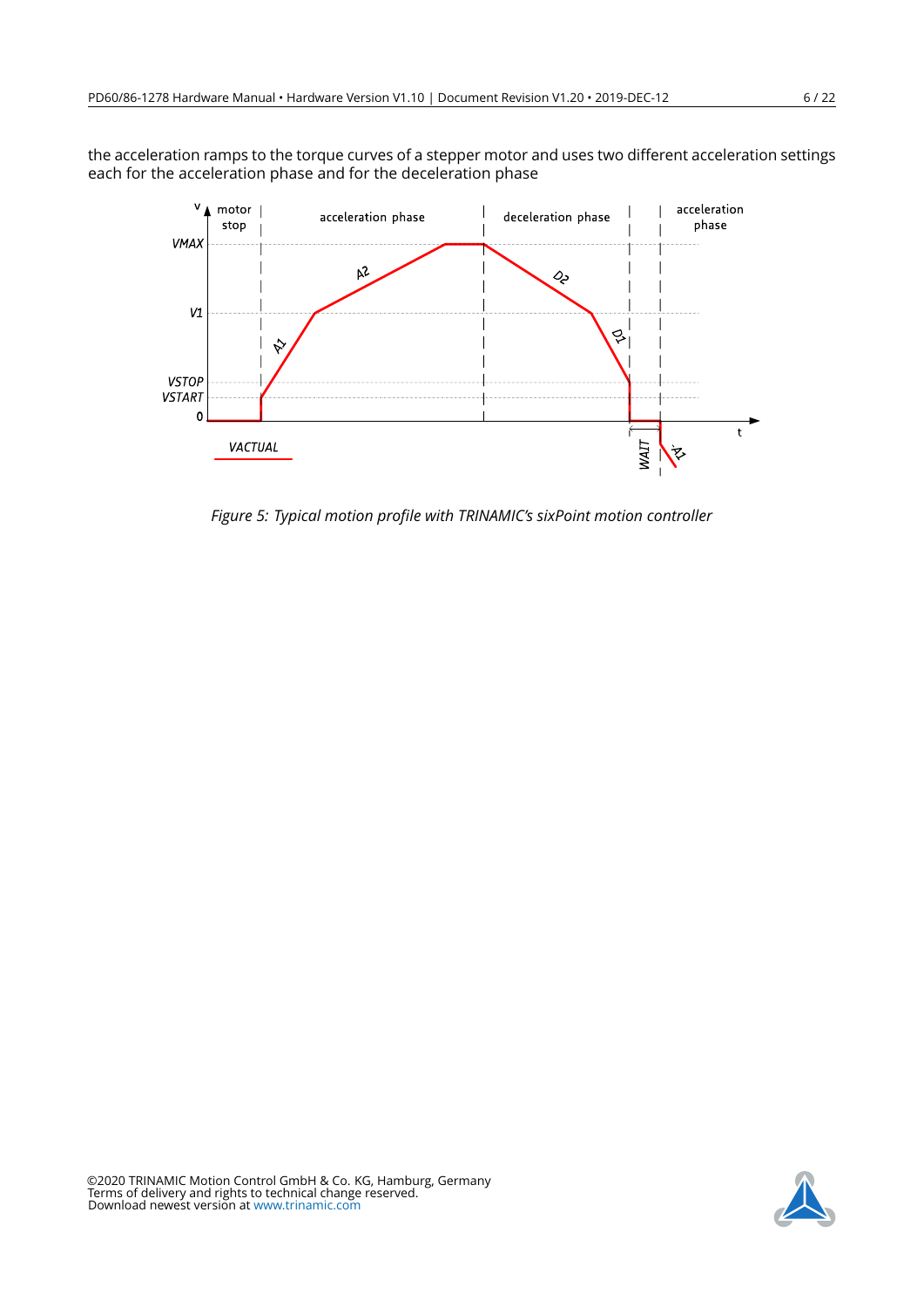# <span id="page-6-0"></span>**2 Order Codes**

<span id="page-6-1"></span>

| Order Code           | Description                                                            | Size (LxWxH)              |  |
|----------------------|------------------------------------------------------------------------|---------------------------|--|
| PD60-4H-1278-TMCL    | PANdrive, 3Nm, 9A RMS, +48V DC, CAN inter-<br>face, TMCL firmware      | 60mm x 60mm x 113mm       |  |
| PD60-4H-1278-CANopen | PANdrive, 3Nm, 9A RMS, +48V DC, CAN inter-<br>face, CANopen firmware   | $60$ mm x $60$ mm x 113mm |  |
| PD86-3-1278-TMCL     | PANdrive, 7Nm, 5.5A RMS, +48V DC, CAN inter-<br>face, TMCL firmware    | 86mm x 86mm x 124mm       |  |
| PD86-3-1278-CANopen  | PANdrive, 7Nm, 5.5A RMS, +48V DC, CAN inter-<br>face, CANopen firmware | 86mm x 86mm x 124mm       |  |

*Table 1: Order codes modules (electronics + enclosure) and PANdrives™*

<span id="page-6-2"></span>

| Order Code | Description                                                                                                                                            |  |
|------------|--------------------------------------------------------------------------------------------------------------------------------------------------------|--|
|            | PD-1278-CABLE   Cable loom for PD-1278:                                                                                                                |  |
|            | • 1x cable loom for power connector with 2-pin JST VH series connector<br>• 1x cable loom for CAN and I/O connector with 8-pin JST EH series connector |  |

*Table 2: Order codes cable loom*

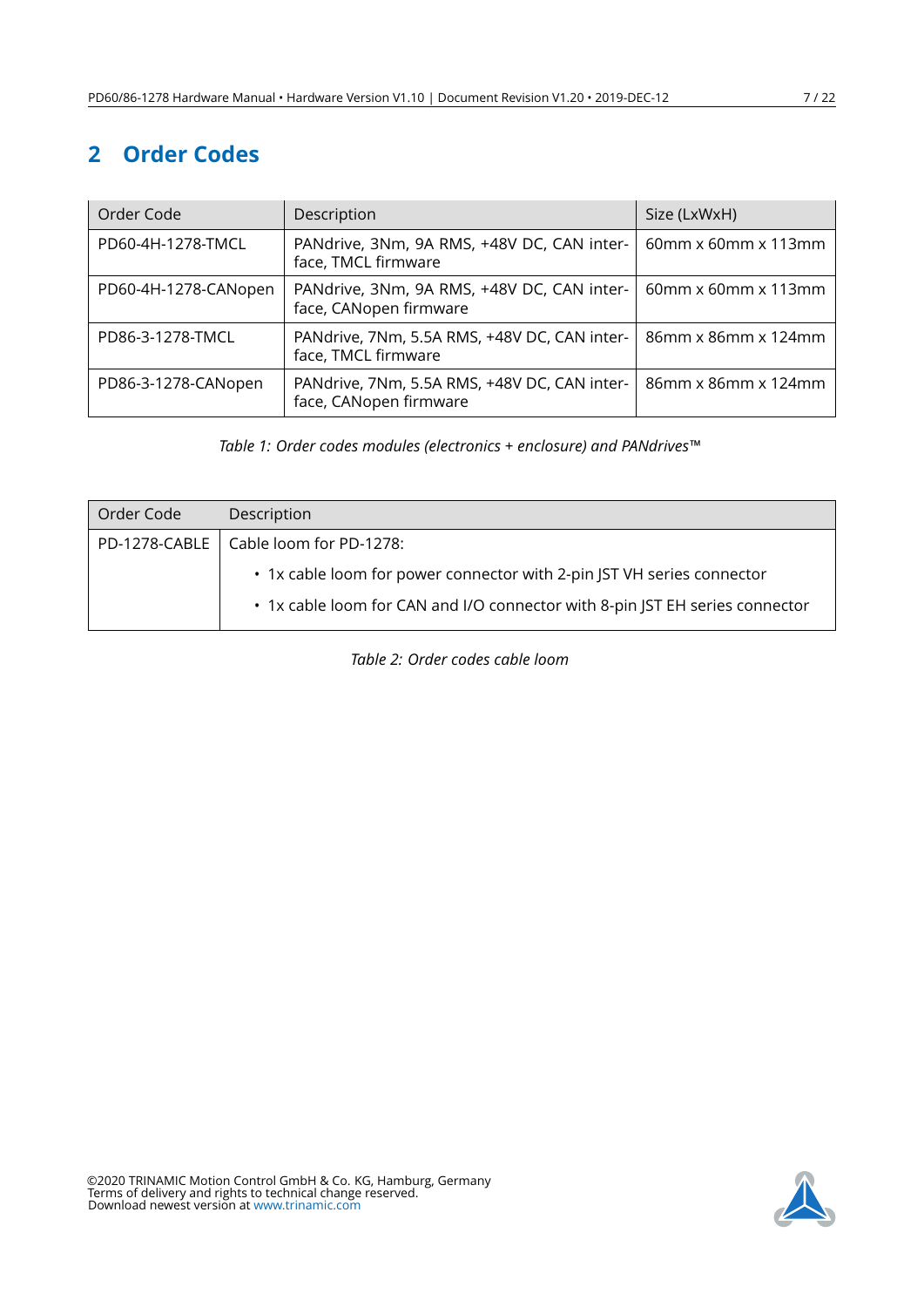# <span id="page-7-0"></span>**3 Mechanical and Electrical Interfacing**

## <span id="page-7-1"></span>**3.1 PD60/86-1278 Dimensions**

The PD60/86-1278 includes the TMCM-1278 stepper motor controller/driver module (electronics + encapsulating enclosure) and a NEMA24 / 60mm flange size or NEMA34 / 86mm flange size bipolar stepper motor. Currently, there is a choice between one NEMA24 / 60mm flange size and one NEMA34 / 86mm flange size stepper motor. The stepper motors are rated for 9A RMS coil current (NEMA24) and 5.5A RMS (NEMA34) - perfectly fitting to the TMCM-1278 electronics.

The dimensions of the controller/driver unit are approx. 60mm x 60mm x 24,5mm (TMCM-1278 electronics + encapsulating enclosure). There are four mounting holes for M3 screws for mounting the PD60/86-1278 driver module. These mounting holes are located in the bottom / base plate of the module enclosure and accessible after removing the top cover and the PCB.

<span id="page-7-3"></span>

*Figure 6: PD60/86-1278 all dimensions in mm*

## <span id="page-7-2"></span>**3.2 PD60/86-1278 Dimensions and Weight**

When mounted to the stepper motor the overall size of the PANdrive is the housing height plus motor body size.

<span id="page-7-4"></span>

| Order Code   | <b>Length</b> in mm | Weight in g    |
|--------------|---------------------|----------------|
| PD60-4H-1278 | 113                 | $\approx$ 1470 |
| PD86-3-1278  | 124                 | $\approx$ 2870 |

*Table 3: Length and weight*



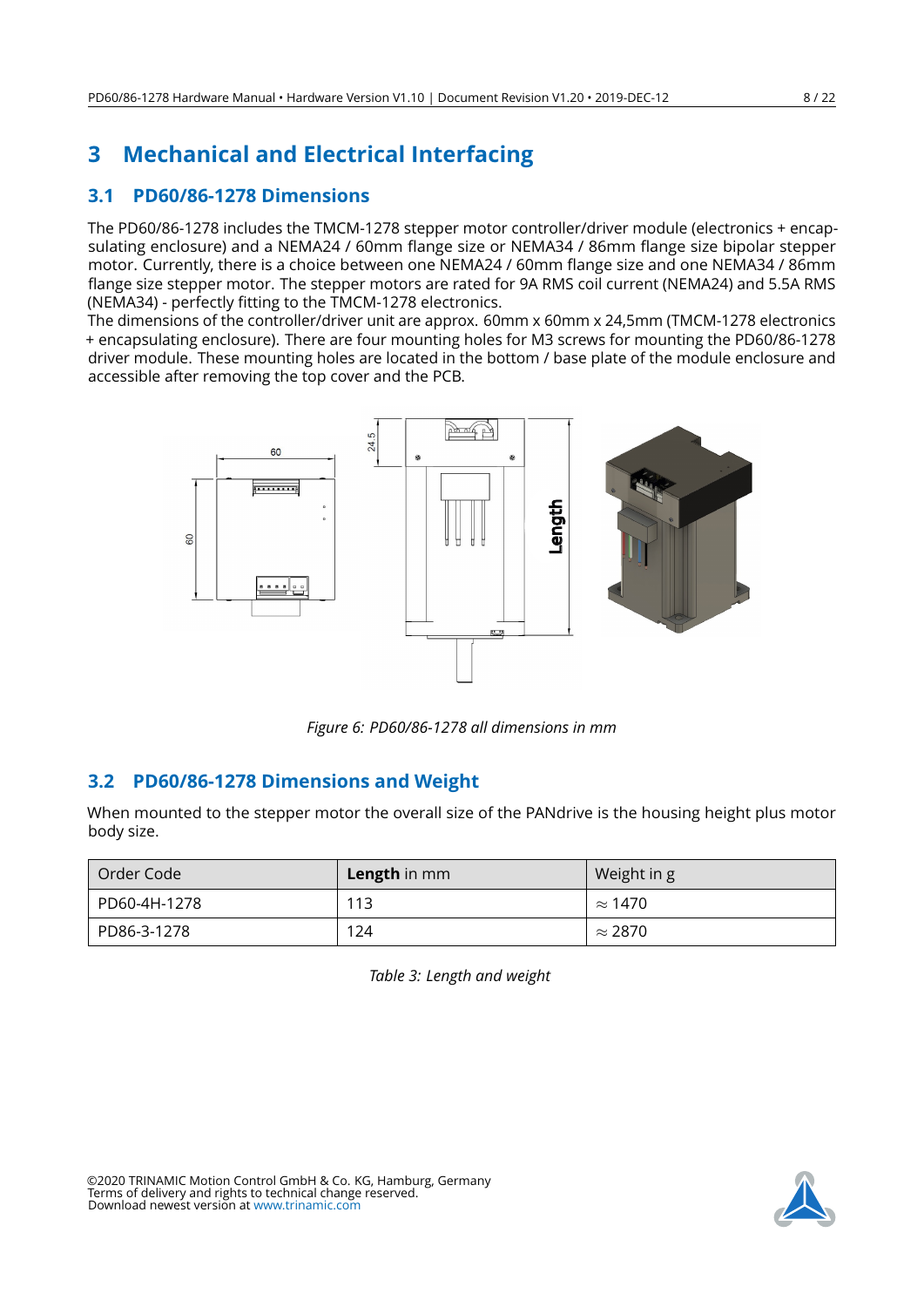## <span id="page-8-1"></span><span id="page-8-0"></span>**3.3 PD60/86-1278 Motor Parameters**

| Specifications                               | Unit             | PD60-4H-1278 | PD86-3-1278 |
|----------------------------------------------|------------------|--------------|-------------|
| Step angle                                   | $\circ$          | 1.8          | 1.8         |
| Step angle accuracy                          | %                | $+/-5$       | $+/-5$      |
| Ambient temperature                          | °C               | $-20+50$     | $-20+50$    |
| Max. motor temperature                       | °C               | 80           | 80          |
| Shaft radial play (450g load)                | mm               | 0.02         | 0.02        |
| Shaft axial play (450g load)                 | mm               | 0.08         | 0.08        |
| Max radial force (20mm<br>from front flange) | N                | 57           | 220         |
| Max axial force                              | N                | 15           | 60          |
| Rated voltage                                | V                | 2.1          | 2.56        |
| Rated phase current                          | A                | 9.0          | 5.5         |
| Phase resistance at 20°C                     | Ω                | 0.15         | 0.45        |
| Phase inductance (typ.)                      | mH               | 0.6          | 4.5         |
| Holding torque                               | Nm               | 3.0          | 7.0         |
| Insulation class                             |                  | B            | B           |
| Rotor inertia                                | $g \text{ cm}^2$ | 840          | 2700        |
| Weight                                       | kg               | 1.47         | 2.87        |

*Table 4: NEMA24 / 60mm and NEMA34 / 86mm stepper motor technical data*

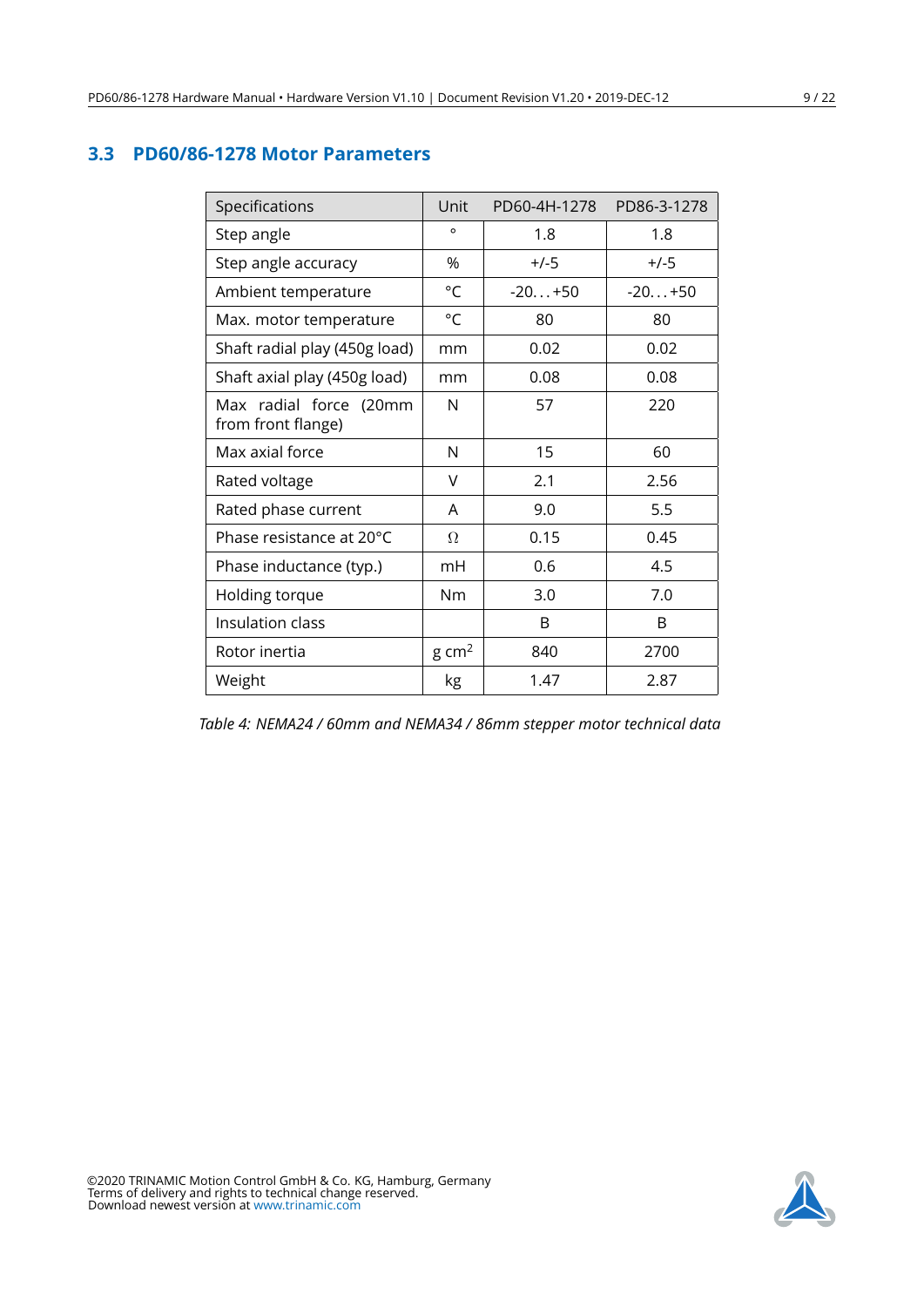### <span id="page-9-0"></span>**3.4 PD60/86-1278 Torque Curves**

The following diagrams show the torque vs. speed curves for the PD60-4H-1278 and PD86-3-1278 with spreadCycle chopper mode selected, 48V supply voltage and rated motor current (either 9A RMS / 12.7A peak or 5.5A RMS 7.8A peak).

<span id="page-9-1"></span>



<span id="page-9-2"></span>

*Figure 8: PD86-3-1278 torque vs. velocity 48V / 5.5A, 256*µ*steps*

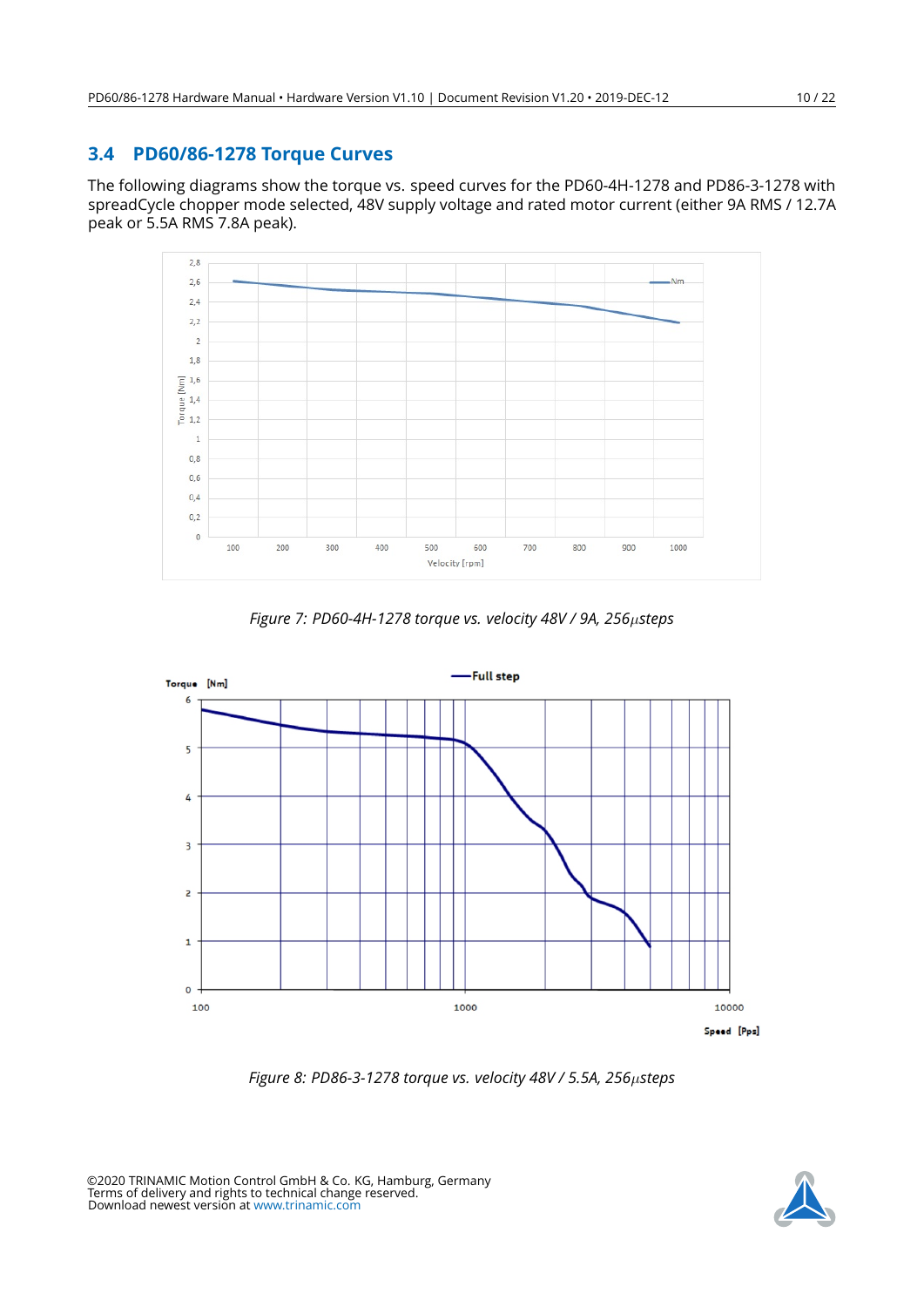## <span id="page-10-0"></span>**4 Connectors and LEDs**

<span id="page-10-2"></span>The PD60/86-1278 offers three connectors - one two-pin connector for power supply; one eight-pin connector for communication (CAN) and I/O; one four-pin connector for connecting the motor.



Motor + Power

*Figure 9: PD60/86-1278 connectors*

Overview of connector and mating connector types:

<span id="page-10-3"></span>

| Label                 | Connector type                                      | Mating connector type                                                                              |
|-----------------------|-----------------------------------------------------|----------------------------------------------------------------------------------------------------|
| Power connector       | JST B2P-VH (JST VH series, 2pins,<br>3.96mm pitch)  | Connector housing: JST VHR-2N<br>Contacts: JST SVH-41T-P1.1 Wire:<br>1.25mm <sup>2</sup> , AWG 16  |
| CAN and I/O connector | JST B8B-EH-A (JST EH series,<br>8pins, 2.5mm pitch) | Connector housing: JST EHR-<br>8 Contacts: JST SEH-001T-P0.6<br>Wire: 0.33mm <sup>2</sup> , AWG 22 |
| Motor connector       | JST B4P-VH (JST VH series, 4pins,<br>3.96mm pitch)  | Connector housing: JST VHR-4N<br>Contacts: JST SVH-41T-P1.1 Wire:<br>1.25mm <sup>2</sup> , AWG 16  |

*Table 5: Connector and mating connectors*

## <span id="page-10-4"></span><span id="page-10-1"></span>**4.1 Power Connector**

|            | Pin no.   Pin name   Description |
|------------|----------------------------------|
| <b>GND</b> | Ground                           |
| +48V       | Supply voltage (max. +52V DC)    |

*Table 6: Power connector*

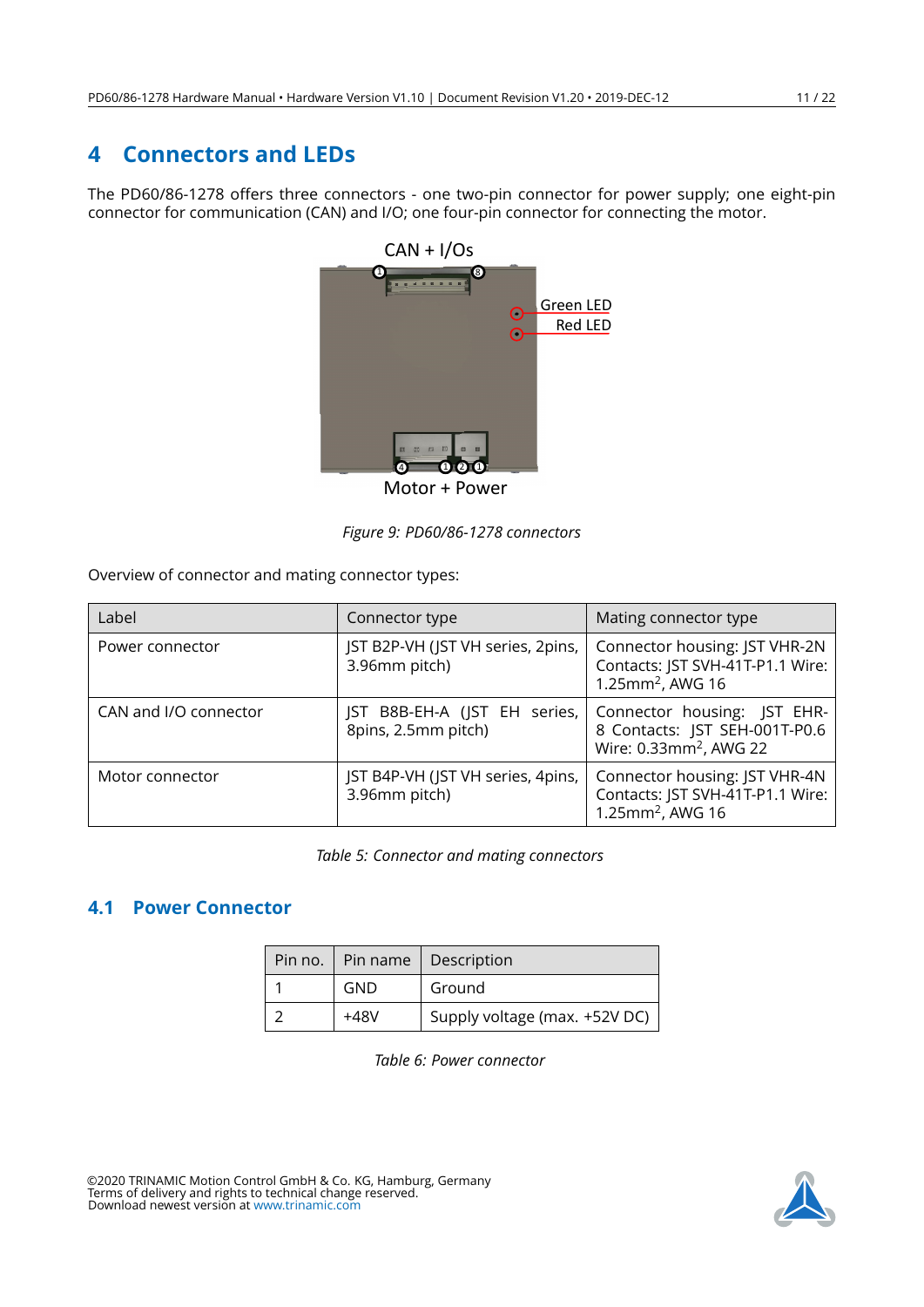## <span id="page-11-0"></span>**4.2 CAN and I/O Connector**

<span id="page-11-2"></span>

| Pin no. | Pin name    | Description                                                                                                                                                                                                               |
|---------|-------------|---------------------------------------------------------------------------------------------------------------------------------------------------------------------------------------------------------------------------|
|         | CAN_H       | Differential CAN bus signal (non-inverting)                                                                                                                                                                               |
| 2       | CAN_L       | Differential CAN bus signal (inverting)                                                                                                                                                                                   |
| 3       | GND         | Signal ground connection                                                                                                                                                                                                  |
| 4       | GPO         | General purpose output (open drain)                                                                                                                                                                                       |
| 5       | HOME (GPI0) | General purpose input 0, can be used as HOME switch input, also. Config-<br>urable as analog input AIN0 via software (+5V compatible, internal 4k7 pull-up<br>to $+5V$ )                                                  |
| 6       | REFL (GPI1) | General purpose input 1, can be used as left reference / stop switch input<br>REFL / STOP_L, also. Configurable as incremental encoder input channel A via<br>software (+5V TTL compatible, internal 4k7 pull-up to +5V)  |
| 7       | REFR (GPI2) | General purpose input 2, can be used as right reference / stop switch input<br>REFR / STOP_R, also. Configurable as incremental encoder input channel B<br>via software (+5V TTL compatible, internal 4k7 pull-up to +5V) |
| 8       | ENN (GPI3)  | ENABLE NOT input (active low) for driver stage, $0 =$ enabled, $1 =$ disabled (+5V<br>TTL compatible, internal 4k7 pull-up to +5V)                                                                                        |

*Table 7: PD60/86-1278CAN and I/O connector pin assignment*

### <span id="page-11-1"></span>**4.3 Motor Connector**

<span id="page-11-3"></span>

|   | Pin no. $\vert$ Pin name | Description         |  |
|---|--------------------------|---------------------|--|
|   | B <sub>1</sub>           | Motor phase B pin 1 |  |
|   | B <sub>2</sub>           | Motor phase B pin 2 |  |
|   | A <sub>1</sub>           | Motor phase A pin 1 |  |
| 4 | A2                       | Motor phase A pin 2 |  |

*Table 8: Motor connector pinning*

| <b>NOTICE</b> | Do not connect or disconnect motor during operation! Motor cable and mo-                                                                                                                                                                                                                                                            |
|---------------|-------------------------------------------------------------------------------------------------------------------------------------------------------------------------------------------------------------------------------------------------------------------------------------------------------------------------------------|
|               | tor inductivity might lead to voltage spikes when the motor is connected / discon-<br>nected while energized. These voltage spikes might exceed voltage limits of the<br>driver MOSFETs and might permanently damage them. Therefore, always switch<br>off or disconnect power supply before connecting or disconnecting the motor. |
|               |                                                                                                                                                                                                                                                                                                                                     |
| <b>NOTICE</b> | Always keep the power supply voltage below the upper limit of 52V! Oth-<br>erwise the driver electronics will be seriously damaged. Especially, when the                                                                                                                                                                            |
|               | selected operating voltage is near the upper limit a regulated power supply is<br>highly recommended.                                                                                                                                                                                                                               |

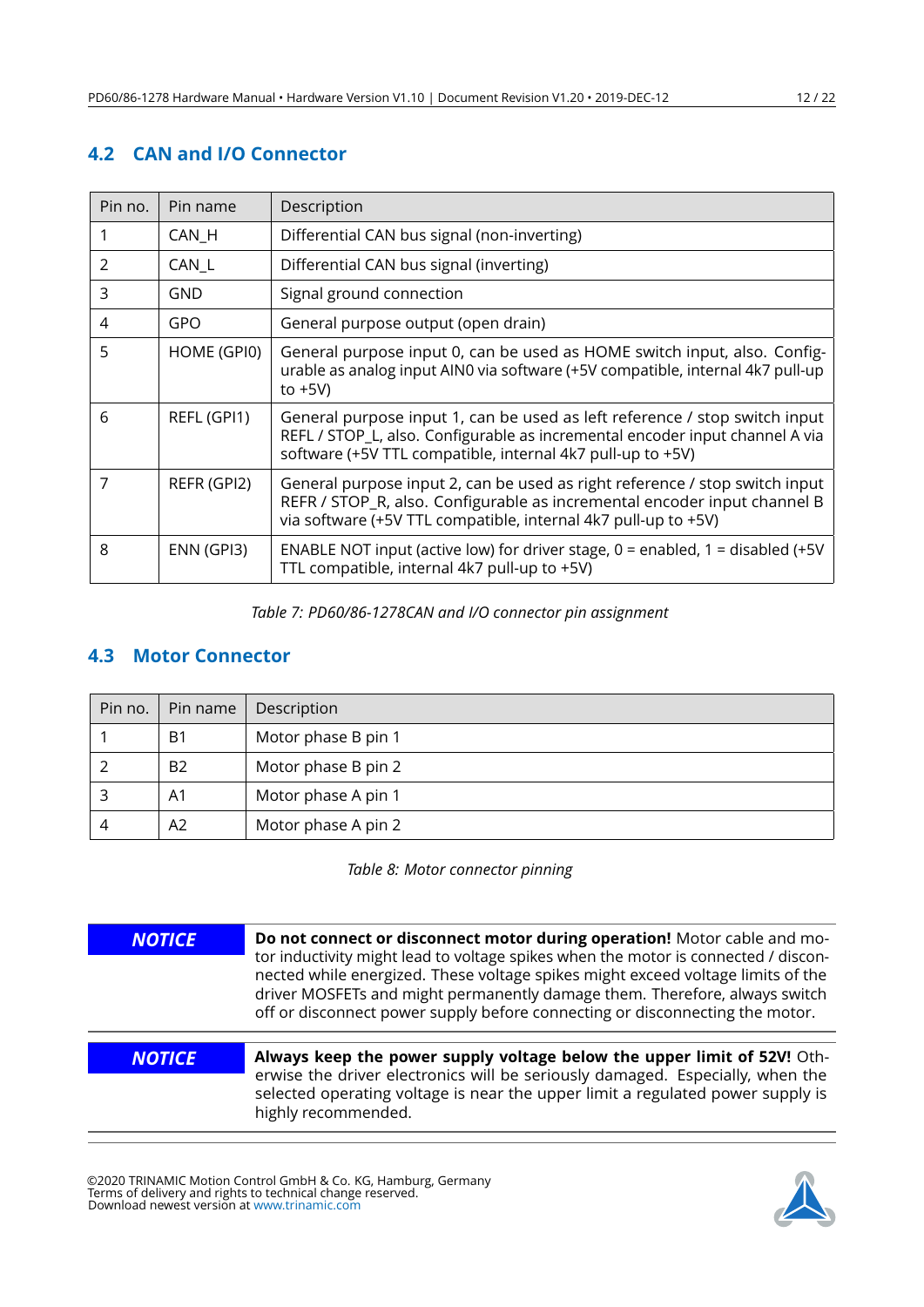| <b>NOTICE</b> | Add external power supply capacitors! It is recommended to connect an elec-<br>trolytic capacitor of significant size (e.g. $4700 \mu$ F/63V) to the power supply lines<br>next to the PD60/86-1278!<br>Rule of thumb for size of electrolytic capacitor: $C = \frac{1000 \mu F}{4} \times I_{SUPPLY}$<br>In addition to power stabilization (buffer) and filtering this added capacitor will<br>also reduce any voltage spikes which might otherwise occur from a combination<br>of high inductance power supply wires and the ceramic capacitors. In addition<br>it will limit slew-rate of power supply voltage at the module. The low ESR of<br>ceramic-only filter capacitors may cause stability problems with some switching<br>power supplies. |
|---------------|--------------------------------------------------------------------------------------------------------------------------------------------------------------------------------------------------------------------------------------------------------------------------------------------------------------------------------------------------------------------------------------------------------------------------------------------------------------------------------------------------------------------------------------------------------------------------------------------------------------------------------------------------------------------------------------------------------------------------------------------------------|
| <b>NOTICE</b> | Tie ENN to GND in order to enable driver stage! Please note that pin 8 of the                                                                                                                                                                                                                                                                                                                                                                                                                                                                                                                                                                                                                                                                          |
|               | Power supply and I/O connector is a driver stage enable input (active low) with<br>an internal pull-up resistor. In order to enable motor driver stage and be able to<br>move the motor using appropriate software commands it is necessary to tie this<br>input to GND.                                                                                                                                                                                                                                                                                                                                                                                                                                                                               |

## <span id="page-12-0"></span>**4.4 CAN Connection**

For remote control and communication with a host system the PD60/86-1278 provides a CAN bus interface. For proper operation the following items should be taken into account when setting up a CAN network:

**Bus Structure** The network topology should follow a bus structure as closely as possible. That is, the connection between each node and the bus itself should be as short as possible. Basically, it should be short compared to the length of the bus.

<span id="page-12-1"></span>

*Figure 10: CAN bus strcuture*

**Bus Termination** Especially for longer busses and/or multiple nodes connected to the bus and/or high communication speeds, the bus should be properly terminated at both ends. The PD60/86-1278 does not integrate any termination resistor. Therefore, 120 Ohm termination resistors at both ends of the bus have to be added externally.

**Number of Nodes** The bus transceiver used on the PD60/86-1278 (TJA1051) supports at least 100 nodes under optimum conditions. Practically achievable number of nodes per CAN bus highly depend on bus length (longer bus  $\rightarrow$  less nodes) and communication speed (higher speed  $\rightarrow$  less nodes).

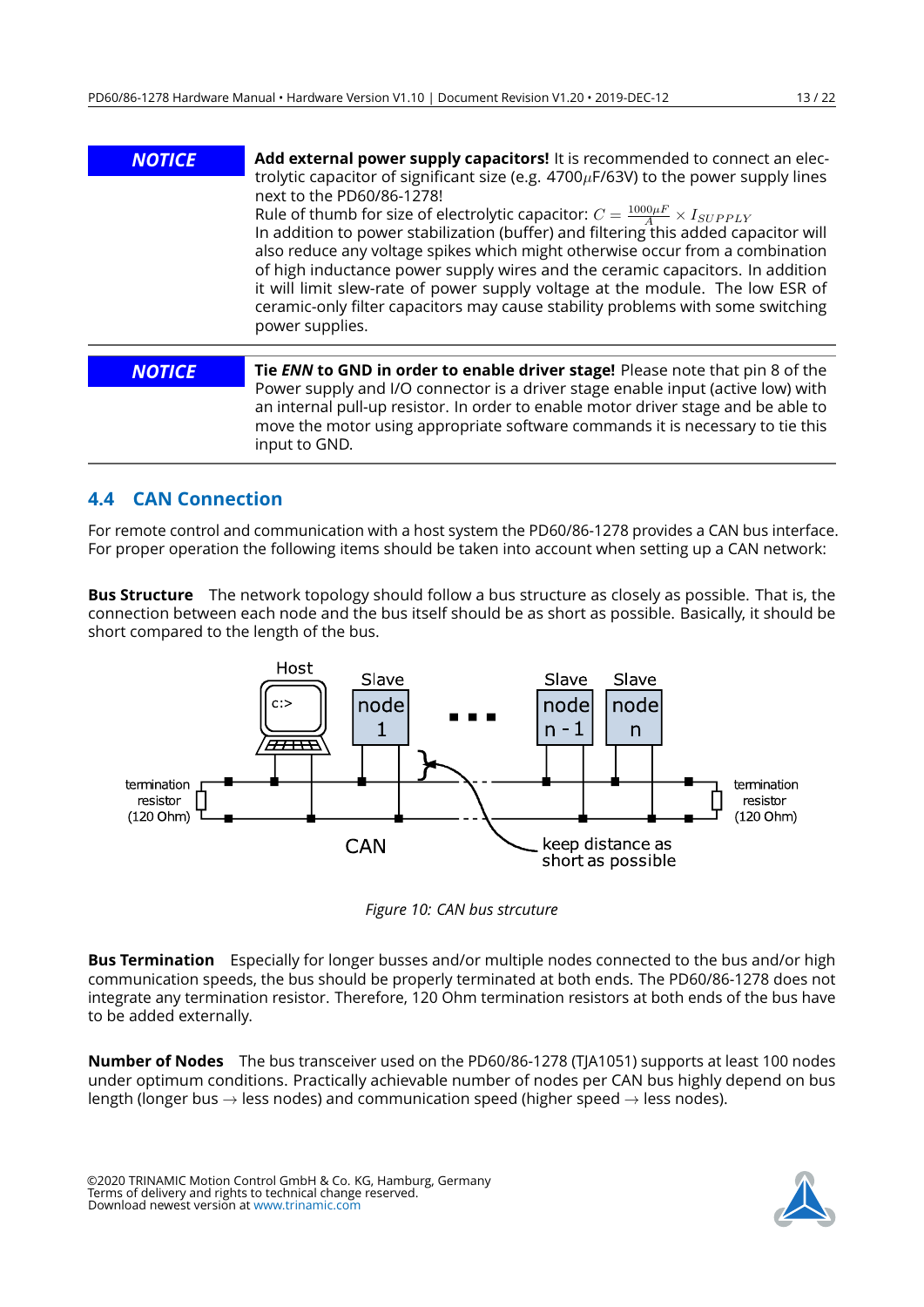**CAN Bus Adapters** To quickly connect to the PD60/86-1278 a PC based intergated development environment TMCL-IDE is available. Latest release can be downloaded for free from our web site: [www.trinamic.com](http://www.trinamic.com) A number of common CAN interface adapters from different manufactures is supported from within this software. Please make sure to check our web site from time to time for the latest version of the software!

## <span id="page-13-0"></span>**4.5 LEDs**

<span id="page-13-1"></span>The PD60/86-1278 includes two LEDs: one green status LED and one red error LED. See figure [11](#page-13-1) for LED location.



*Figure 11: PD60/86-1278 LED colors and loacation*

Depending on the firmware option (TMCL or CANopen), these LEDs have different functionality. Main states for TMCL:

<span id="page-13-2"></span>

| State green LED $\vert$ State red LED |     | Description TMCL Firmware                                 |
|---------------------------------------|-----|-----------------------------------------------------------|
| Flashing                              | off | Firmware running (normal operation mode)                  |
| Permanent on                          |     | Permanent on   Bootloader mode, firmware update supported |

*Table 9: LED functionality description*

For CANopen firmware LED functionality has been implemented based on CANopen standard.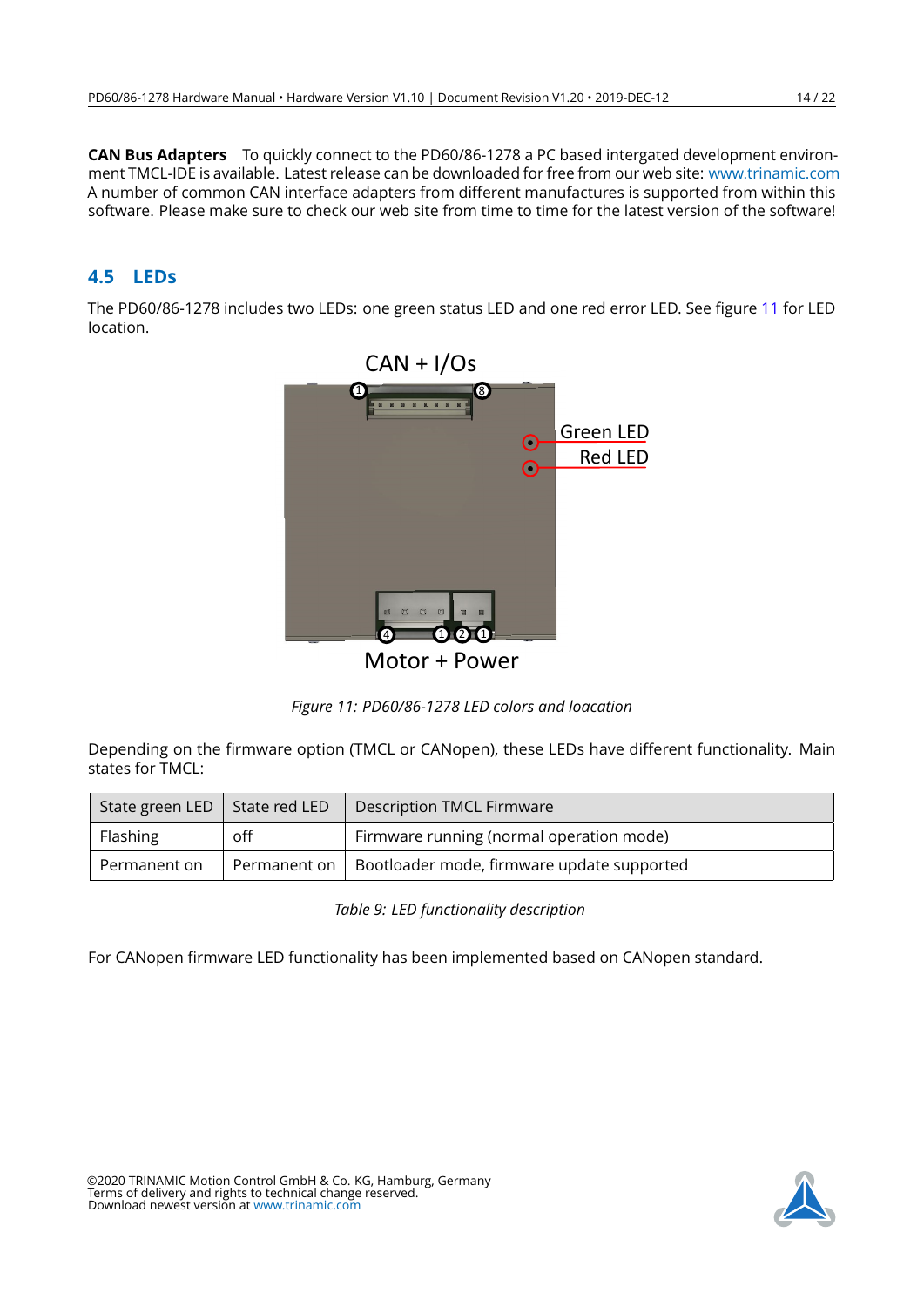# <span id="page-14-0"></span>**5 Functional Description**

## <span id="page-14-1"></span>**5.1 Typical Application Wiring**

The PD60/86-1278 driver/controller's wiring is straightforward as shown in the following figure.

- Power supply must be connected to +VS and GND.
- CAN use appropriate CAN interface adapter
- <span id="page-14-3"></span>• ENN - connect ENN signal to GND in order to enable driver stage



*Figure 12: Typical application scenario for remote control of PD60/86-1278*

## <span id="page-14-2"></span>**5.2 Inputs**

The three inputs of the PD60/86-1278 are +5V TTL compatible with internal pull-ups (4k7) to +5V and not optically isolated.

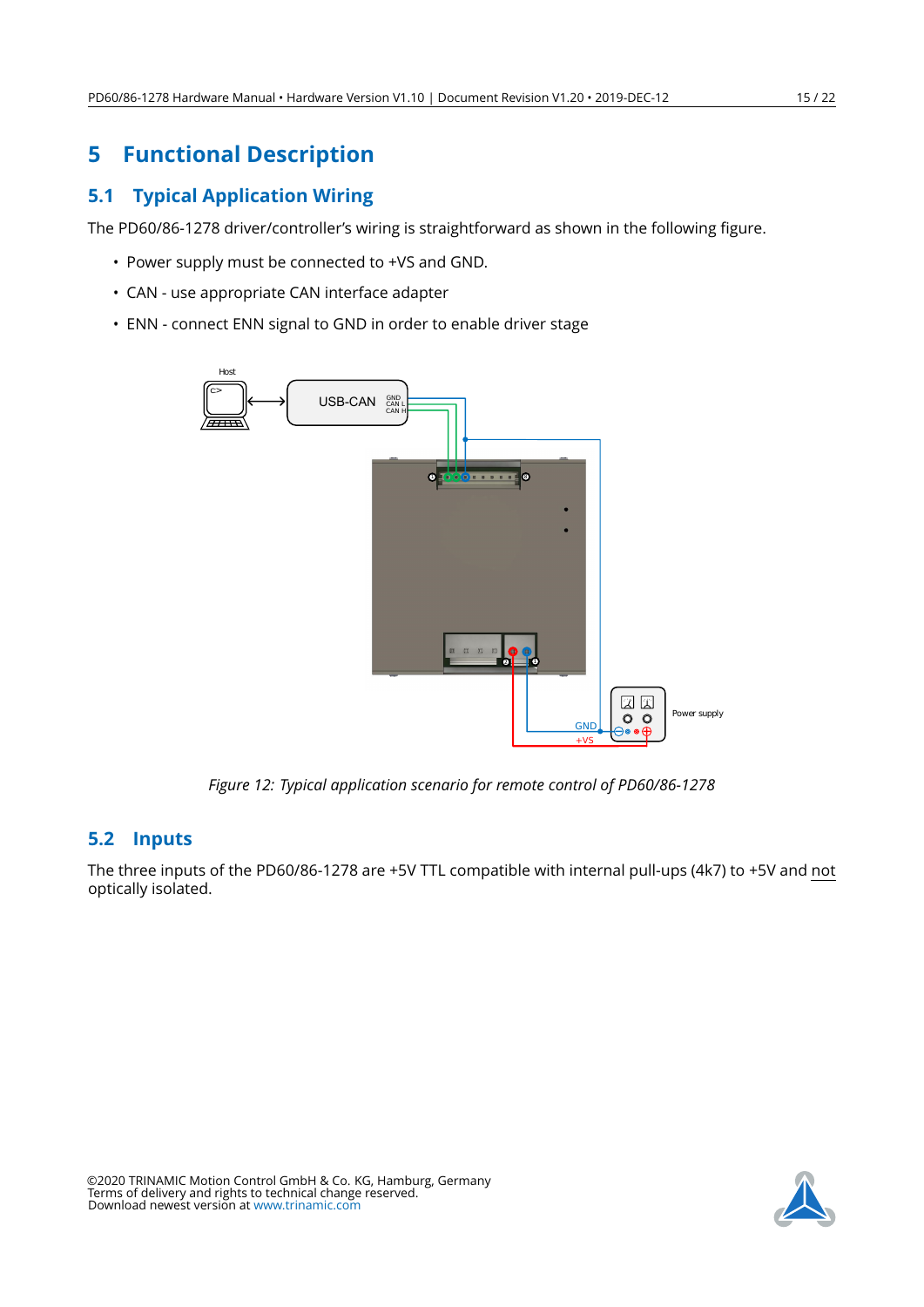# <span id="page-15-0"></span>**6 Operational Ratings and Characteristics**

## <span id="page-15-1"></span>**6.1 Absolute Maximum Ratings**

| <b>Parameter</b>                    | Min   | Max   | Unit           |
|-------------------------------------|-------|-------|----------------|
| Supply voltage                      | $+12$ |       |                |
| Working temperature                 | $-20$ | $+50$ | $\circ$ $\sim$ |
| Motor coil current / sine wave peak |       | 12.   |                |
| Continuous motor current (RMS)      |       | 9.0   |                |

**NOTICE** Stresses above those listed under "Absolute Maximum Ratings"' may cause permanent damage to the device. This is a stress rating only and functional operation of the device at those or any other conditions above those indicated in the operation listings of this specification is not implied. Exposure to maximum rating conditions for extended periods may affect device reliability.

## <span id="page-15-2"></span>**6.2 Electrical Characteristics (Ambient Temperature 25° C)**

<span id="page-15-4"></span>

| Parameter                                                                                       | Symbol        | Min      | Typ            | Max                     | Unit           |
|-------------------------------------------------------------------------------------------------|---------------|----------|----------------|-------------------------|----------------|
| Supply voltage                                                                                  | <i>VDD</i>    | 12       | 24 or 48       | 52                      |                |
| Motor coil current / sine wave peak (chopper regu-<br>lated, adjustable via TTL UART interface) | $I_{COLpeak}$ | $\Omega$ |                | 12.7                    | A              |
| Continuous motor current (RMS)                                                                  | $I_{COLRMS}$  | υ        |                | 9                       | $\overline{A}$ |
| Power supply current                                                                            | $_{IDD}$      |          | $\ll I_{COIL}$ | $\vert$ 4.5* $I_{COLL}$ |                |

*Table 11: Electrical Characteristics*

## <span id="page-15-3"></span>**6.3 I/O Ratings (Ambient Temperature 25° C)**

<span id="page-15-5"></span>

| Parameter                                                  | Symbol     | Min | Typ | Max   | Unit |
|------------------------------------------------------------|------------|-----|-----|-------|------|
| Input voltage                                              | $V_{IN}$   |     |     | 5.5   |      |
| Low level voltage                                          | $V_L$      |     |     | 1.5   |      |
| High level voltage                                         | $V_H$      | 3.5 |     |       |      |
| Voltage at open drain output GPO (switched off)            | $V_{OUT0}$ |     |     | $+30$ |      |
| Output sink current of open drain output GPO (switched on) | $I_{OUT0}$ | U   |     | 100   | mA   |

*Table 12: I/O ratings*

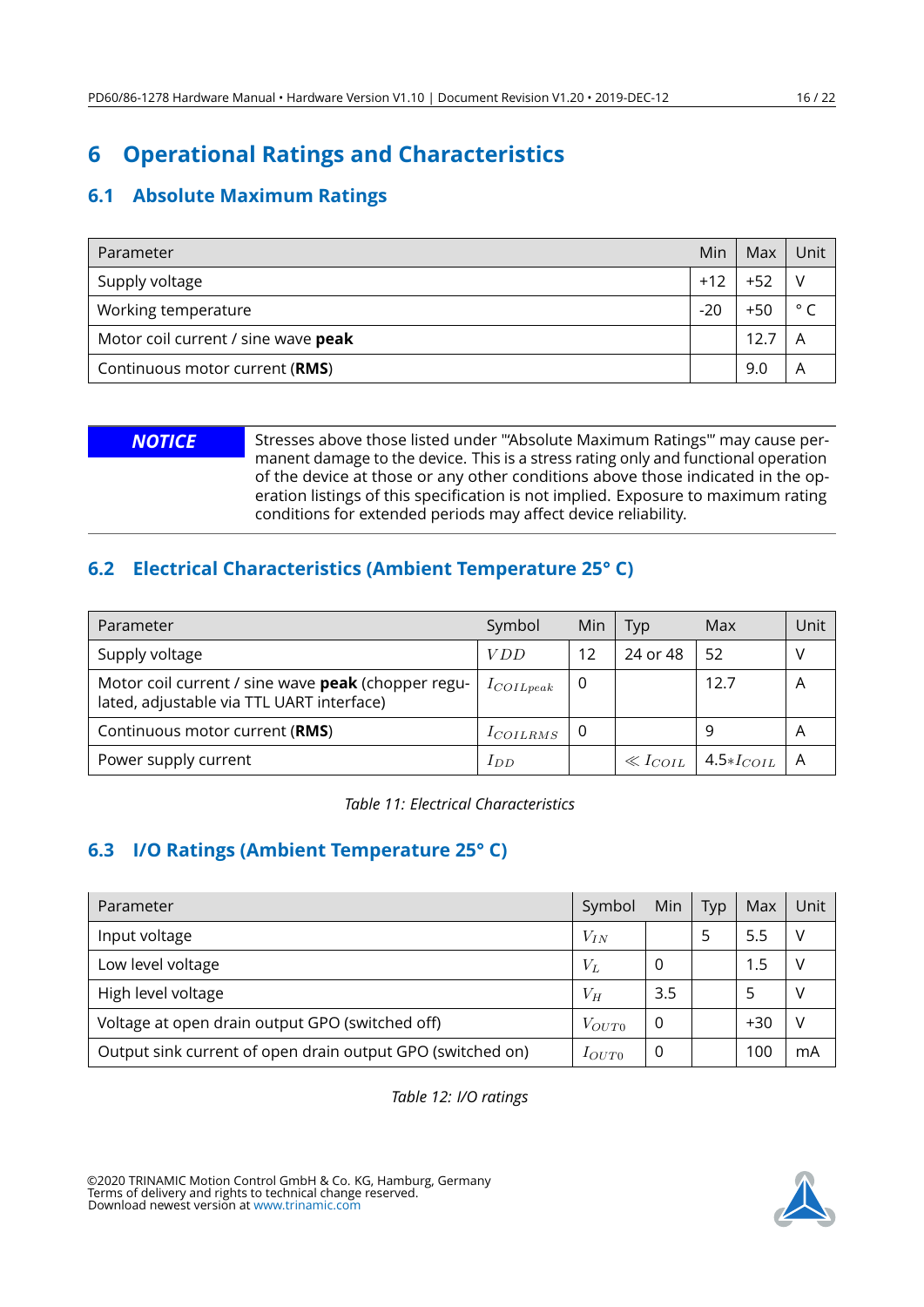# <span id="page-16-0"></span>**6.4 Functional Characteristics**

<span id="page-16-3"></span>

| Parameter                  | Description / Value                                                                                                |
|----------------------------|--------------------------------------------------------------------------------------------------------------------|
| Control                    | CAN bus interface and four digital inputs for referencing, incremental encoder,<br>and NOT_ENABLE                  |
| Communication              | CAN bus interface for control and configuration, 201000kBit/s                                                      |
| Driving Mode               | spreadCycle, stealthChop, and constant $T_{off}$ chopper, adaptive current control<br>via stallGuard2 and coolstep |
| <b>Stepping Resolution</b> | Full, 1/2, 1/4, 1/8, 1/16, 1/32, 1/64, 1/128, 1/256 step                                                           |

*Table 13: Functional Characteristics*

## <span id="page-16-1"></span>**6.5 Other Requirements**

<span id="page-16-4"></span>

| Specifications                                                 | Description or Value                                                                                |  |  |
|----------------------------------------------------------------|-----------------------------------------------------------------------------------------------------|--|--|
| Cooling                                                        | Free air                                                                                            |  |  |
|                                                                | Working environment   Avoid dust, water, oil mist and corrosive gases, no condensation, no frosting |  |  |
| Working temperature $\vert$ -20 $\degree$ C to +50 $\degree$ C |                                                                                                     |  |  |

*Table 14: Other Requirements and Characteristics*

# <span id="page-16-2"></span>**7 Abbreviations used in this Manual**

<span id="page-16-5"></span>

| Abbreviation | Description                                 |  |  |  |  |
|--------------|---------------------------------------------|--|--|--|--|
| CAN          | Controller Area Network                     |  |  |  |  |
| <b>IDE</b>   | Integrated Development Environment          |  |  |  |  |
| LED          | <b>Light Emmitting Diode</b>                |  |  |  |  |
| <b>RMS</b>   | Root Mean Square value                      |  |  |  |  |
| <b>TMCL</b>  | <b>TRINAMIC Motion Control Language</b>     |  |  |  |  |
| <b>TTL</b>   | <b>Transistor Transistor Logic</b>          |  |  |  |  |
| <b>UART</b>  | Universal Asynchronous Receiver Transmitter |  |  |  |  |
| <b>USB</b>   | <b>Universal Serial Bus</b>                 |  |  |  |  |

*Table 15: Abbreviations used in this Manual*

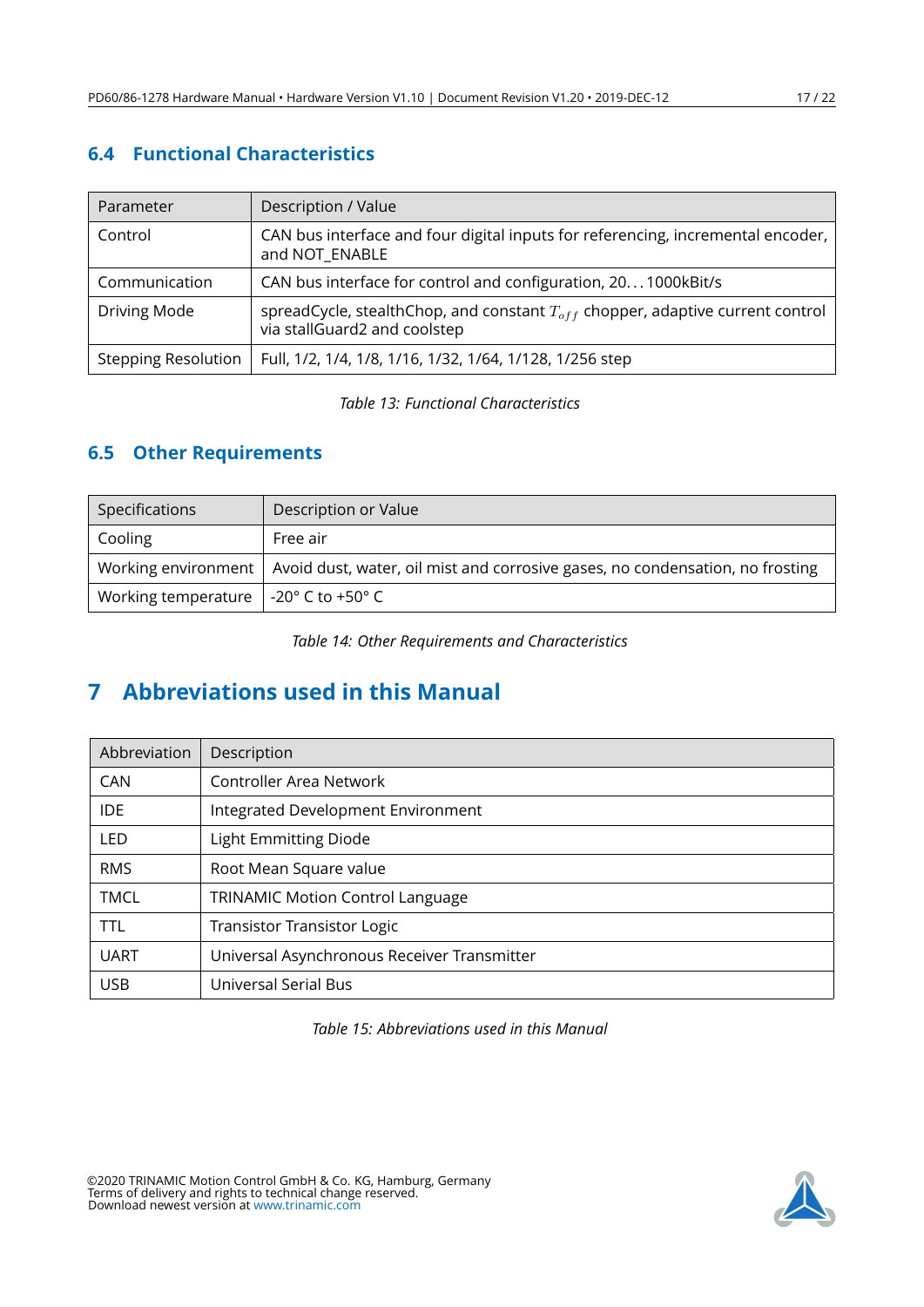# <span id="page-17-0"></span>**8 Figures Index**

|   | Motor coil sine wave current using<br>stealthChop (measured with current |   |
|---|--------------------------------------------------------------------------|---|
|   |                                                                          | 4 |
| 2 | spreadCycle principle                                                    |   |
| 3 | stallGuard2 Load Measurement as a                                        |   |
|   | Function of Load                                                         | 5 |
| 4 | <b>Energy Efficiency Example with coolStep</b>                           | 5 |
| 5 | Typical motion profile with TRINAMIC's                                   |   |
|   | sixPoint motion controller                                               | 6 |
|   | PD60/86-1278 all dimensions in mm .                                      |   |
|   |                                                                          |   |

|   | PD60-4H-1278 torque vs. velocity 48V /<br>9A, $256\mu$ steps | 10 |
|---|--------------------------------------------------------------|----|
| 8 | PD86-3-1278 torque vs. velocity 48V /                        |    |
|   | 5.5A, 256 $\mu$ steps                                        | 10 |
|   | 9 PD60/86-1278 connectors                                    | 11 |
|   | 10 CAN bus strcuture                                         | 13 |
|   | 11 PD60/86-1278 LED colors and loacation                     | 14 |
|   | 12 Typical application scenario for remote                   |    |
|   | control of PD60/86-1278                                      | 15 |
|   |                                                              |    |

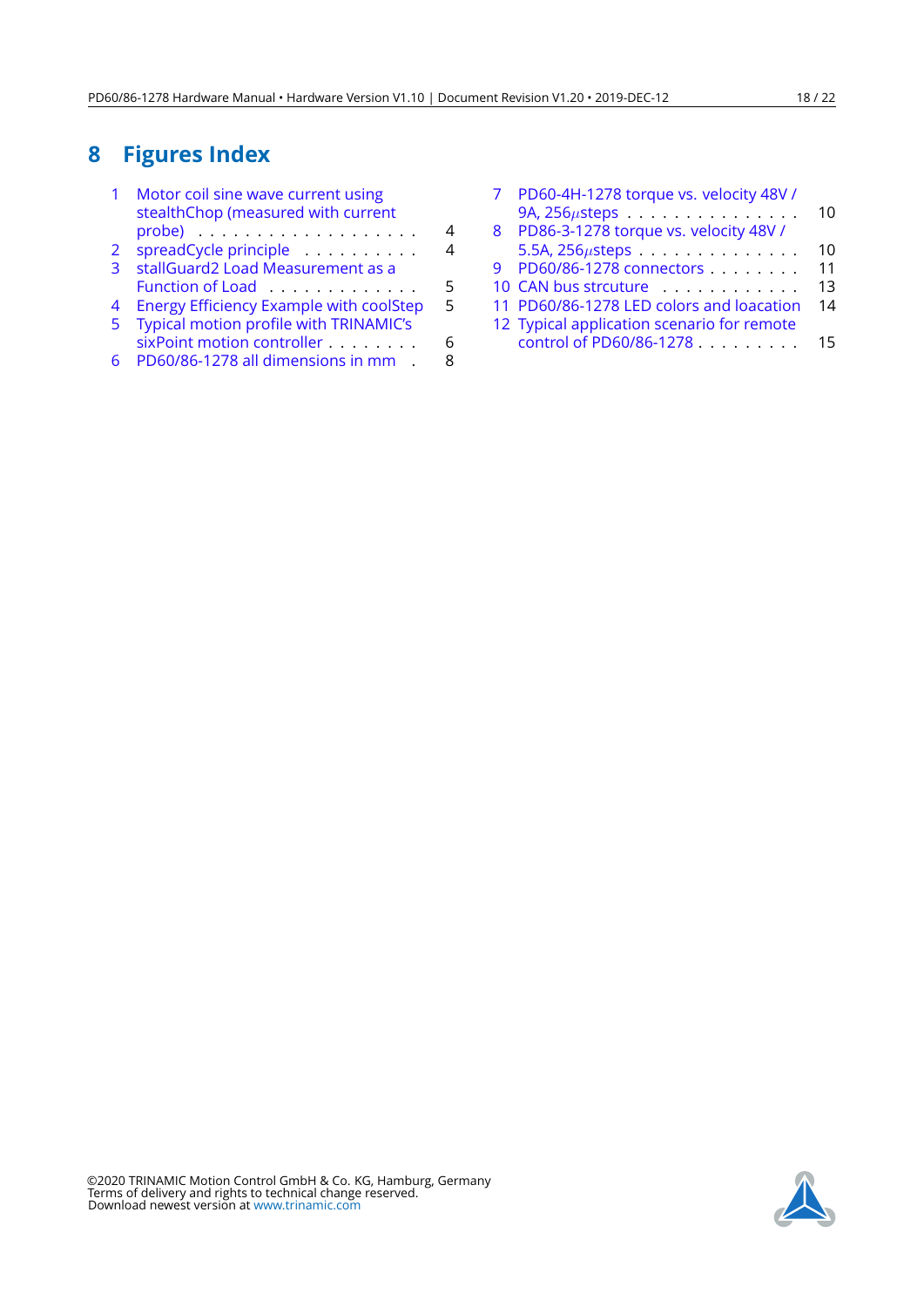# <span id="page-18-0"></span>**9 Tables Index**

| enclosure) and PANdrives™ |                                                                                                                                                                                                                             |
|---------------------------|-----------------------------------------------------------------------------------------------------------------------------------------------------------------------------------------------------------------------------|
|                           |                                                                                                                                                                                                                             |
|                           |                                                                                                                                                                                                                             |
|                           |                                                                                                                                                                                                                             |
|                           |                                                                                                                                                                                                                             |
|                           | ч                                                                                                                                                                                                                           |
|                           | 11                                                                                                                                                                                                                          |
|                           | 11                                                                                                                                                                                                                          |
|                           |                                                                                                                                                                                                                             |
|                           | 12                                                                                                                                                                                                                          |
|                           | Order codes cable loom<br>Length and weight<br>NEMA24 / 60mm and NEMA34 / 86mm<br>stepper motor technical data<br>Connector and mating connectors<br>Power connector<br>PD60/86-1278CAN and I/O connector<br>pin assignment |

|                                           | 12 |
|-------------------------------------------|----|
| 8 Motor connector pinning                 |    |
| 9 LED functionality description           | 14 |
| 11 Electrical Characteristics             | 16 |
| 12 I/O ratings                            | 16 |
| 13 Functional Characteristics             | 17 |
| 14 Other Requirements and Characteristics | 17 |
| 15 Abbreviations used in this Manual      | 17 |
| 16 Hardware Revision 22                   |    |
| 17 Document Revision 22                   |    |

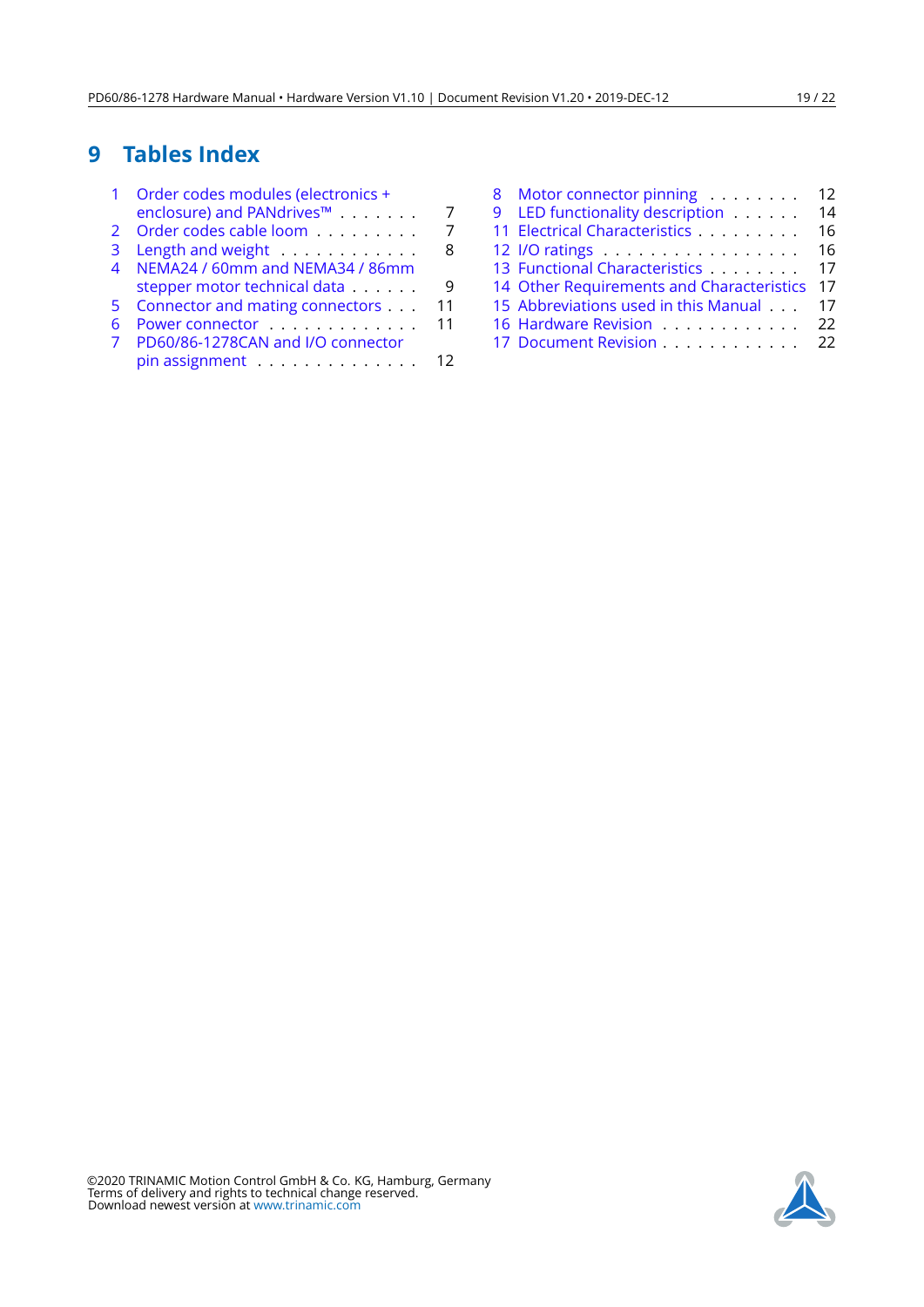# <span id="page-19-0"></span>**10 Supplemental Directives**

#### <span id="page-19-1"></span>**10.1 Producer Information**

#### <span id="page-19-2"></span>**10.2 Copyright**

TRINAMIC owns the content of this user manual in its entirety, including but not limited to pictures, logos, trademarks, and resources. © Copyright 2020 TRINAMIC. All rights reserved. Electronically published by TRINAMIC, Germany.

Redistributions of source or derived format (for example, Portable Document Format or Hypertext Markup Language) must retain the above copyright notice, and the complete Datasheet User Manual documentation of this product including associated Application Notes; and a reference to other available product-related documentation.

## <span id="page-19-3"></span>**10.3 Trademark Designations and Symbols**

Trademark designations and symbols used in this documentation indicate that a product or feature is owned and registered as trademark and/or patent either by TRINAMIC or by other manufacturers, whose products are used or referred to in combination with TRINAMIC's products and TRINAMIC's product documentation.

This Hardware Manual is a non-commercial publication that seeks to provide concise scientific and technical user information to the target user. Thus, trademark designations and symbols are only entered in the Short Spec of this document that introduces the product at a quick glance. The trademark designation /symbol is also entered when the product or feature name occurs for the first time in the document. All trademarks and brand names used are property of their respective owners.

## <span id="page-19-4"></span>**10.4 Target User**

The documentation provided here, is for programmers and engineers only, who are equipped with the necessary skills and have been trained to work with this type of product.

The Target User knows how to responsibly make use of this product without causing harm to himself or others, and without causing damage to systems or devices, in which the user incorporates the product.

## <span id="page-19-5"></span>**10.5 Disclaimer: Life Support Systems**

TRINAMIC Motion Control GmbH & Co. KG does not authorize or warrant any of its products for use in life support systems, without the specific written consent of TRINAMIC Motion Control GmbH & Co. KG.

Life support systems are equipment intended to support or sustain life, and whose failure to perform, when properly used in accordance with instructions provided, can be reasonably expected to result in personal injury or death.

Information given in this document is believed to be accurate and reliable. However, no responsibility is assumed for the consequences of its use nor for any infringement of patents or other rights of third parties which may result from its use. Specifications are subject to change without notice.

#### <span id="page-19-6"></span>**10.6 Disclaimer: Intended Use**

The data specified in this user manual is intended solely for the purpose of product description. No representations or warranties, either express or implied, of merchantability, fitness for a particular purpose

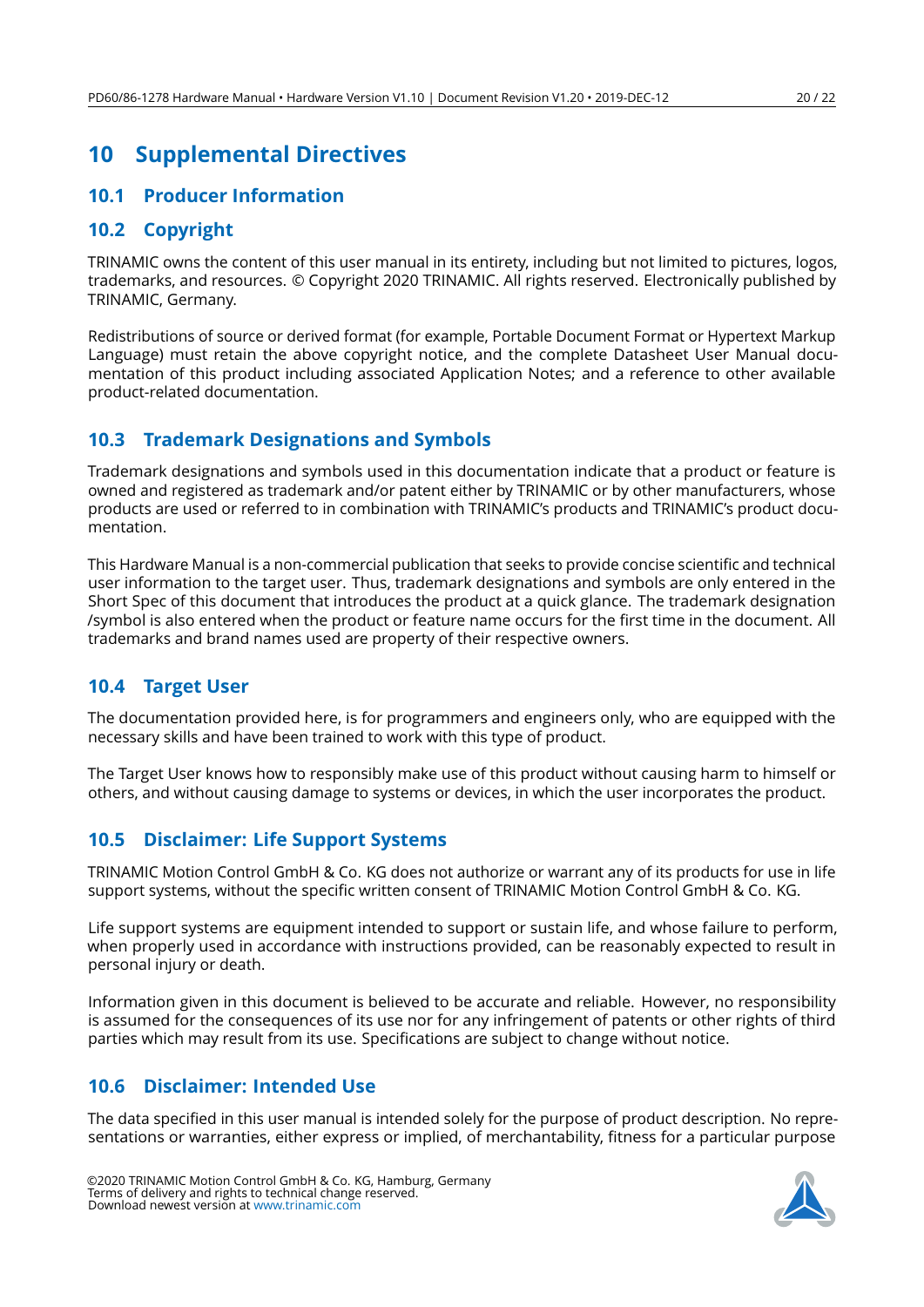or of any other nature are made hereunder with respect to information/specification or the products to which information refers and no guarantee with respect to compliance to the intended use is given.

In particular, this also applies to the stated possible applications or areas of applications of the product. TRINAMIC products are not designed for and must not be used in connection with any applications where the failure of such products would reasonably be expected to result in significant personal injury or death (safety-Critical Applications) without TRINAMIC's specific written consent.

TRINAMIC products are not designed nor intended for use in military or aerospace applications or environments or in automotive applications unless specifically designated for such use by TRINAMIC. TRINAMIC conveys no patent, copyright, mask work right or other trade mark right to this product. TRINAMIC assumes no liability for any patent and/or other trade mark rights of a third party resulting from processing or handling of the product and/or any other use of the product.

## <span id="page-20-0"></span>**10.7 Collateral Documents & Tools**

This product documentation is related and/or associated with additional tool kits, firmware and other items, as provided on the product page at: [www.trinamic.com.](http://www.trinamic.com)